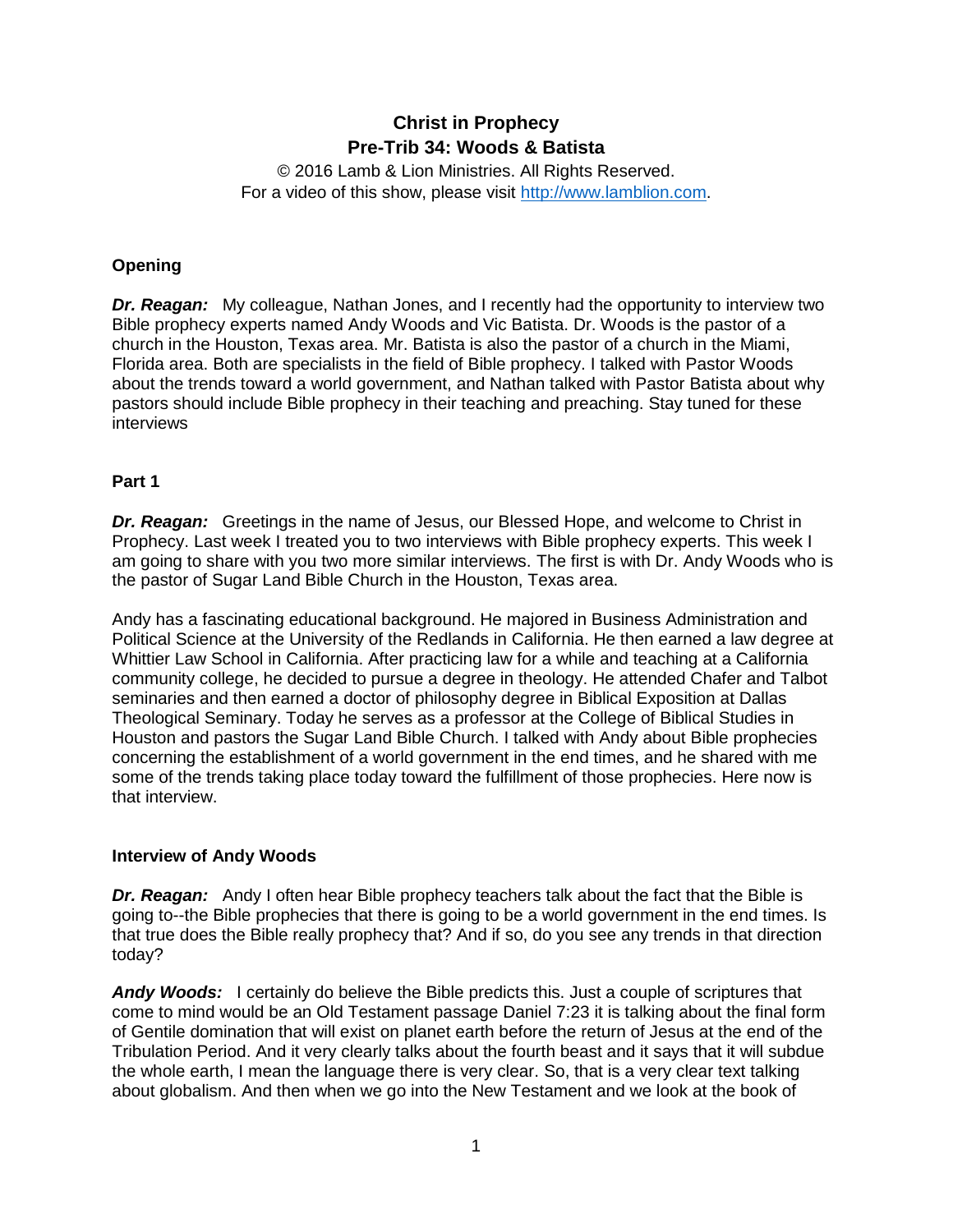Revelation we have passages like Revelation 13:7, Revelation 13:8 which clearly describe a global sphere of the Beast's rule. And another passage that comes to mind is the woman sitting upon many harlots--the harlot rather sitting upon many waters in Revelation 17. I understand the woman is the Antichrist system of the last days, and the waters is all of the people that are influenced by that system. And the waters is described as all of humanity. So, quite clearly you have these predictions in Old and New Testament. And then to the second part of the question are there any trends that are setting the stage for this one world system? Well, the question is where to begin I mean there are so many things to talk about. One of the things that is really on my heart particularly since I have a eight year at home is the trend in education away from American History, American Civilization away towards sort of preparing people to be an American citizen. And now the emphasis seems to be more on preparing the global citizen of tomorrow.

## *Dr. Reagan:* Multiculturalism.

*Andy Woods:* Absolutely, multiculturalism, and this idea that all cultures are essentially equal. And you can actually graduate from public schools today and you can know far more about other cultures than you can know about our own culture.

*Dr. Reagan:* You know that reminds me of the time, the first time I went to India, I never saw such poverty in all my life so many suffering people, and it all has to do with spiritual concepts. And you can't eat an animal because that may be your aunt who is reincarnated or whatever, and it just broke my heart. I got on the airplane to fly back home and there was a movie they put on where Goldie Hawn is talking about her trip to India and how much it meant to her. And she said, "Oh, I made an offering to the elephant god, and I just think these people are so wonderful that they worship nature." And I thought what is going on here? There must be a disconnect. I mean their whole culture has them in abject poverty. How can? This concept that all cultures are just equal is just nonsense.

*Andy Woods:* Yeah. That is exactly right and when Goldie Hawn travels to these different parts of the world I can guarantee you this much she is not shown what you're talking about. She is put in the, you know, very nice hotels.

*Dr. Reagan:* Oh, yes.

*Andy Woods:* And all of those kinds of things.

*Dr. Reagan:* Well what would be another trend toward the world government?

*Andy Woods:* Another trend that I see is what I would call the elite thinkers. And basically what I mean by elites are people who have influence in economics, politics, and religion. You know we look at how they talk and the kinds of choices that they make and we kind of scratch our heads and we say, "That doesn't make any sense." Well the reason is that they don't think like your typical, average person. They do not look in terms of the nation state or nations, they look in terms of the global system that's coming.

*Dr. Reagan:* In fact they despise the nation state system don't they?

*Andy Woods:* To a very large extent they despise it there are many quotes indicating that in their minds that the nation state is a form of idolatry, and that is troubling also as Bible readers because we believe that God Himself at Babel or Babal Genesis 11:1-9 intentionally created the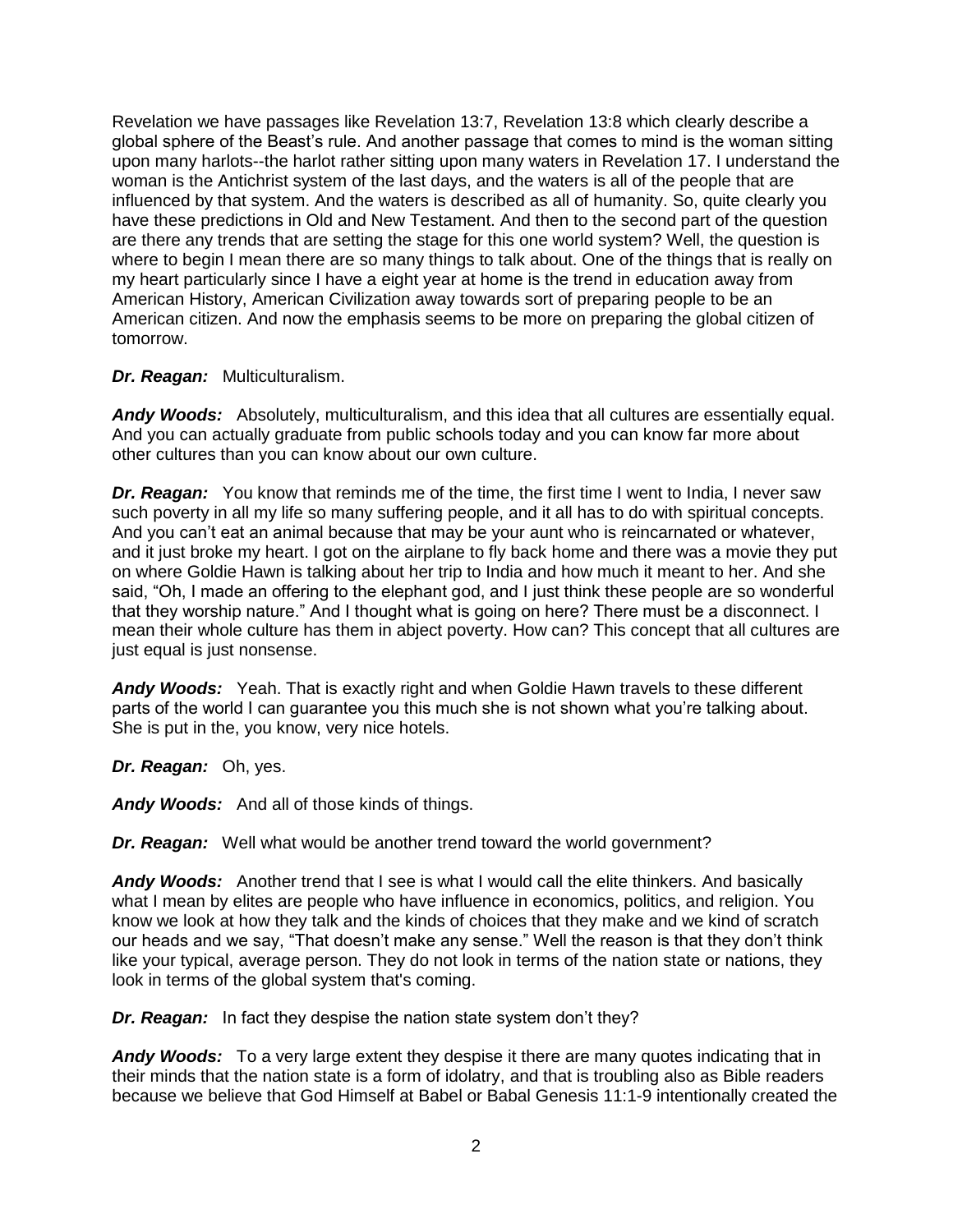nation state. And if you think about that for a minute that makes a lot of sense in a fallen world because if evil gets control of only one government the potential for evil is you know there is nothing that can stop it. But if there are multiple nation states scattered throughout the earth then evil can only get so far. Let's say evil gets hold of one nation the other nations can oppose the evil taking place in that singular nation. I kind of look at nations as a check and balance system. I sort of believe that's the genius, one of the geniuses of the American system is there is this delicate separation of powers where not one group or personality can get control of everything. And so our Founders were wise enough to not allow that to happen because--

*Dr. Reagan:* They believed what the Bible taught about the nature of man.

*Andy Woods:* They sure did. It was Lord Acton you know who said, "Power corrupts, absolute power corrupts absolutely." And where would we get these ideas from? We get them from the Scripture. You know we have passages like Jeremiah 17:9 that says the human heart is deceitfully wicked above all things, who can comprehend it.

*Dr. Reagan:* Well with regard to the nation state isn't there a movement today toward regionalism?

*Andy Woods:* Absolutely. And that's one of the great attacks that is going on on the nation state. And real quickly regionalism is this idea that you take a bunch of nation states that are perhaps in the same geographical area and you put sort of a supranational or transnational umbrella over them. And therefore the real power is not any longer in these individual nation states those are just debating societies. But it is some kind of city or overarching control over a particular region. I would argue that's what's been going on in Europe for the last several decades. We could point to other parts of the world as well. And let's just say that we have in the end times ten of these regions set up throughout the world, what will the Antichrist do? Well he'll combine all of those regions under one global umbrella. So I kind of look at regionalism as you brought up as kind of a stepping stone if you will into a world government.

*Dr. Reagan:* Are there any trends in the economic area that point toward a world government?

*Andy Woods:* I think there some very clear trends in the economic realm. One of them is the total trashing of the dollar. You know the dollar has been looked at as almost the gold standard for so many years. And if you want to bring humanity away from looking up to a single currency and bring us more into a global currency you have to bring down the value of the dollar. And it's a very frustrating thing watching our politicians because it seems like no matter who gets in there they just run the printing presses as if there is no tomorrow. I believe that our national debt here in America is approaching the \$18 trillion dollar mark, it is a number so high how could pay back that money? And we look at this and we scratch our heads and saying, "What is wrong with these people?" But if you goal is a globalist paradigm and bringing in a single currency then trashing the dollar through the running up of these national debts starts to make sense. So they look at things from a different paradigm then we do.

*Dr. Reagan:* I know it seems to me as I look around the world today particularly in recent years that leaders love crisis. It is like boy I want a crisis, if I don't have one maybe I can manufacture one, because in crisis times people are willing to give up freedom, they are willing to surrender to the government. Just give us some calm and peace, right?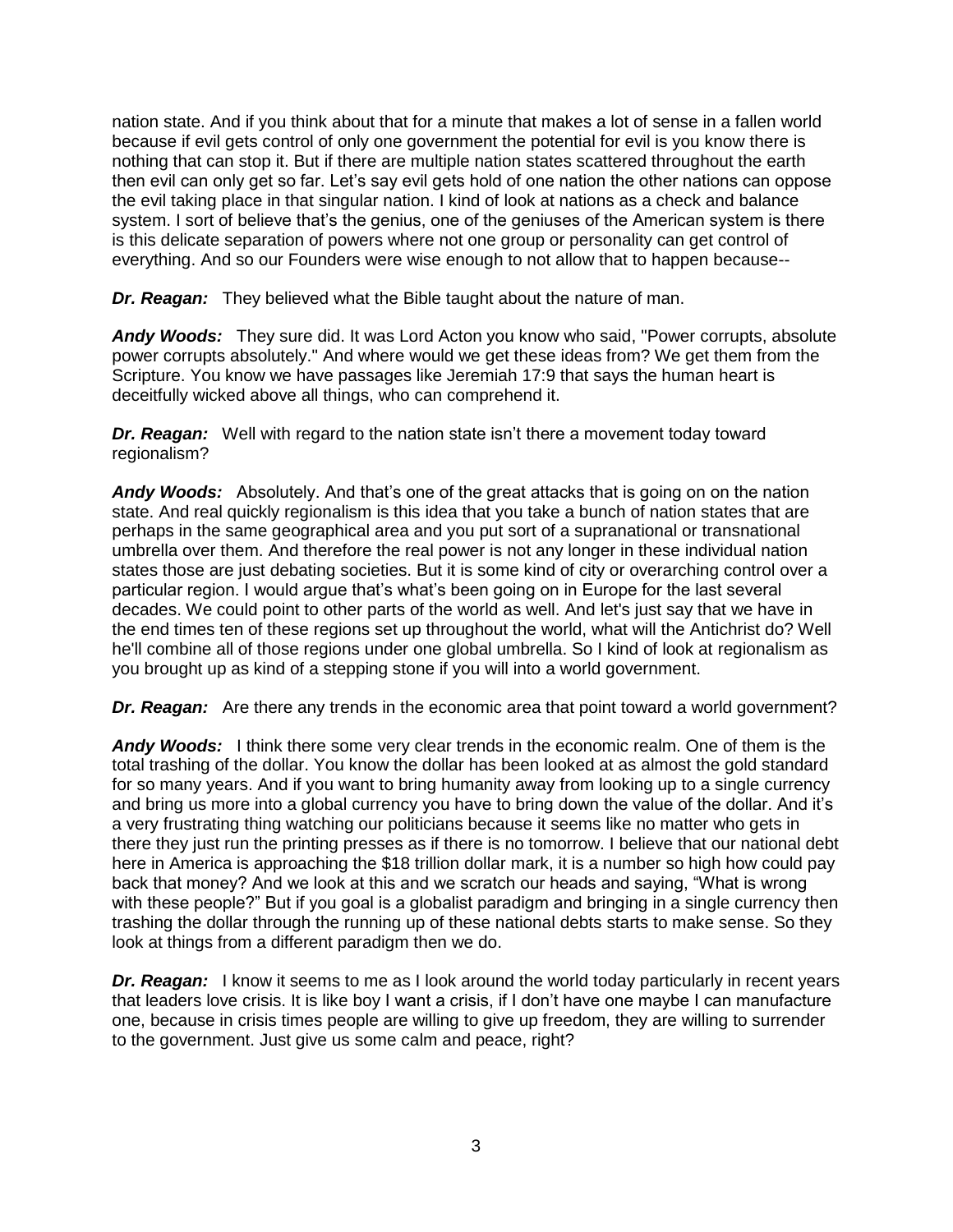*Andy Woods:* Yeah, absolutely, that is such a key point. I would call this management by crisis. You notice that some of the biggest expansions of government that we have ever had in this country.

*Dr. Reagan:* Absolutely.

*Andy Woods:* Like for example what we've seen recently.

*Dr. Reagan:* And in the Great Depression.

*Andy Woods:* Great Depression. And the takeover of the healthcare industry that just happened, and things of that nature. It's always proceeded by a prolong propaganda of crisis, crisis, crisis. The healthcare system is falling apart, and look at all of these uninsured people. And so once that crisis mentality is adopted by folks then they'll say, "Well I will accept voluntarily the government to come in and resolve the crisis for us." I personally believe that's the big push in what they are calling climate change. They are trying to convince us that the climate is in a state of crisis.

*Dr. Reagan:* The climate changes all the time. I mean come on.

*Andy Woods:* Sure, and these weather reporters can't even get next weeks, or tomorrows weather report accurate. But the interesting thing is everything we do as human beings relates to the environment; so the hairspray that we use, the food we eat, where we work. And so, if they can convince us that the climate is in a state of crisis then we will accept pervasive government controls over virtually every area of life.

*Dr. Reagan:* One of the trends I see here in the United States of America that bothers me is one, it particularly bothers me because I used to teach Constitutional Law. And that is the way in which we are marginalizing our Constitution even to the point that the Supreme Court will actually say in decisions, "We are basing this decision upon European Law, what they are doing in Europe." Rather than upholding the Constitution of the United States.

*Andy Woods:* Yeah, isn't that an astounding thing. I was reading an attorney recently and he said, "The most frustrating thing about Constitutional Law and my study of it is we never actually studied the Constitution. We spent all of our time studying what judges said about the Constitution because most legal scholars unfortunately believe the Constitution is what they call a living document. Well if it is a living document then we don't have a Constitution it is a meaningless document. So, they see the Constitution as something that they judge gives meaning to. And so therefore if that is your paradigm you spend all of your time studying judicial opinions and not the actual text. And as you indicated one of the tragic things that is happening in the legal environment is this movement towards no longer basing rulings on the actual text of the Constitution but based on an analysis of global opinion.

*Dr. Reagan:* Well it just seems to me that there are so many, many trends that are pointing in this direction and you've done a great job of summarizing some of them. I think there are others that you have mentioned in other presentations but these are really good. And it just looks like the first time Jesus came everything was prepared for His coming in terms of language, in terms of Israel being the crossroads of the world, and having a common language like Greek and all. And now it looks like everything is being prepared for the Second Coming.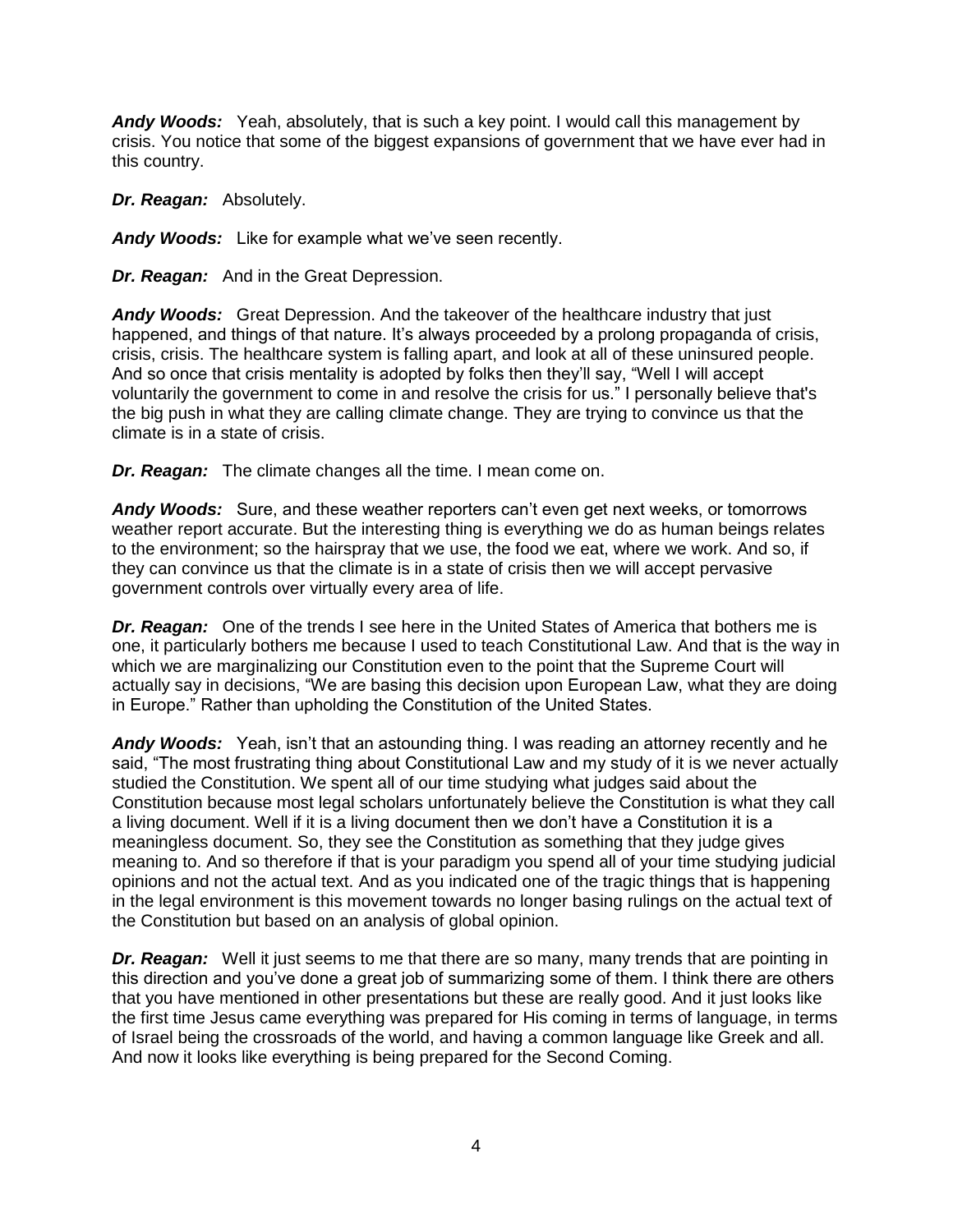*Andy Woods:* Right. I'm reminded of Galatians 4:4 it says, "When the fullness of time came God sent forth His Son." You know Jesus didn't just come into the world at any time, the stage was set as you just pointed out. And if we can accept that related to the First Advent of Christ why would it not also be equally true with the Second Advent of Christ? And some of the verses that we've had just a few moments to go over indicates some very clear governmental trends that will exist in the Last Days. So why can't we understand the stage being set for those trends for the Second Coming just like they were set for the First Coming?

## **Part 2**

*Dr. Reagan:* Well folks, as you can see I've been joined by my colleague, Nathan Jones who serves as our Web Minister. For those of you who may of tuned in late we are presenting two interviews we conducted recently with Bible prophecy experts. The interview you have just been watching was with Dr. Andy Woods the Pastor of Sugar Land Bible Church in the Houston, Texas area. The next interview we would like to share with you is one that Nathan conducted with his friend Vic Batista. Nathan, tells us about Vic.

*Nathan Jones:* Well Pastor Vic is the Pastor of Calvary Chapel Aventura and that is in the Miami, Florida area. He is a bi-lingual pastor he preaches both in English and in Spanish in an area that is predominately Jewish, which is interesting.

### *Dr. Reagan:* Yes.

*Nathan Jones:* He is also the host of Twave.tv radio program called The Truth Will Set You Free, and you can catch our program which I am the frequent guest on every Wednesday at 11 AM, Eastern Standard Time.

*Dr. Reagan:* And as I understand it he is originally from the Dominican Republic.

*Nathan Jones:* He is a Dominican, yes he is. So, he has many talents. Now here now is my discussion with

### **Interview of Vic Batista**

*Nathan Jones:* Pastor Vic it is great to have you on. Usually you are interviewing me and I think that it's awesome that I get to interview you. You are the pastor of a church in Miami, you have your own radio program. But I noticed what you concentrate on so much is Bible prophecy. Matter of fact you and I met at a Pre-Trib Conference, wow, five years ago.

*Vic Batista:* Yeah.

*Nathan Jones:* And that is where I knew you had a passion for Bible prophecy, and I have a passion for Bible prophecy. But I find that many pastors don't.

*Vic Batista:* Right.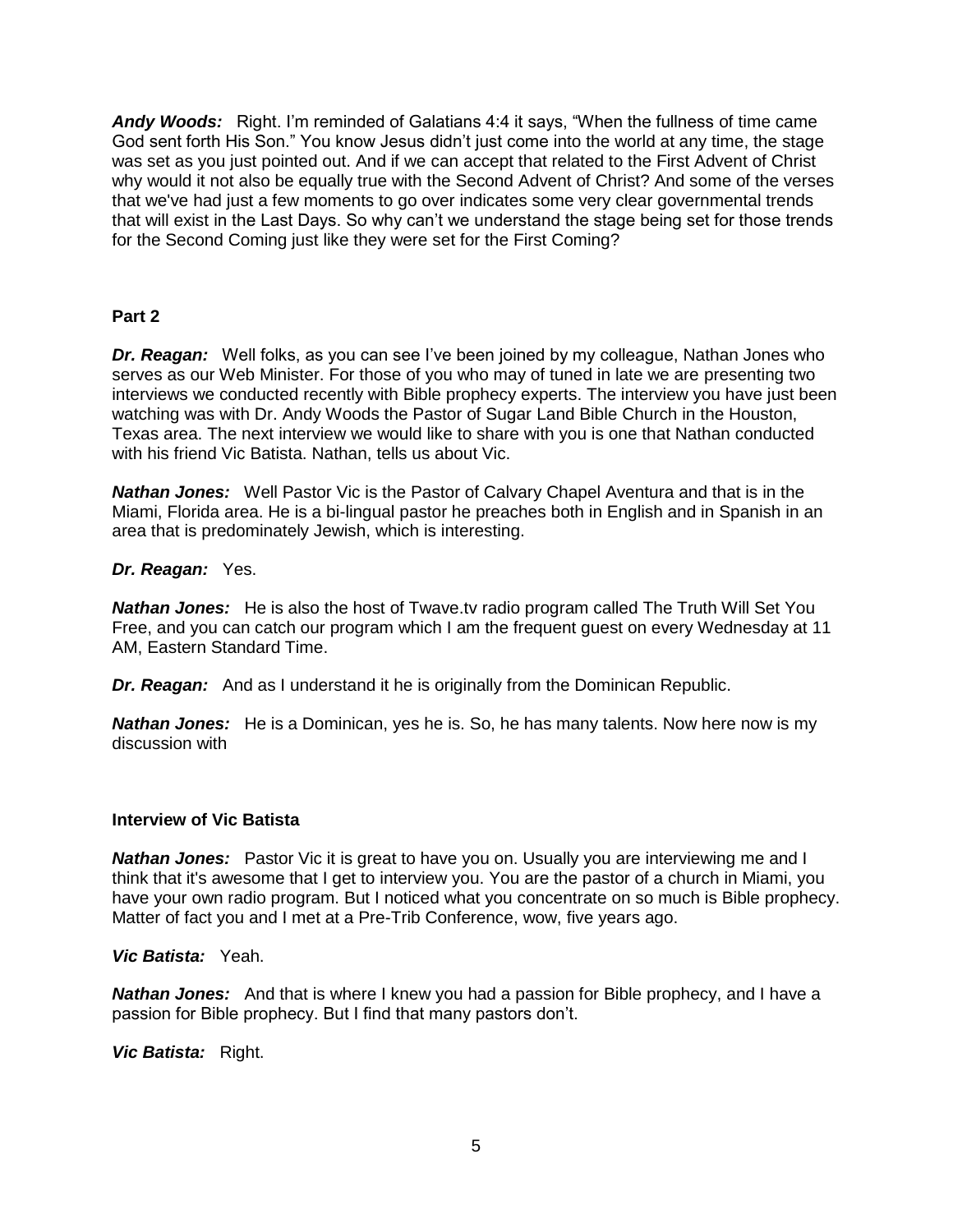*Nathan Jones:* How do you do that? How do you have a passion for Bible prophecy and yet it spills over into the way you pastor? And we'll flesh that out a little.

*Vic Batista:* Nathan that is a very good question. First thank you, for giving me this opportunity to be here with you. And one of things is I was baptized in the Holy Spirit. And as I was looking back when the baptism of the Holy Spirit occurred in my life He gave me a burden and a passion for the things of the Lord, and then also for Bible prophecy. And also, being part of Calvary Chapel and making my way through the whole Bible, through Pastor Chuck Smith's teachings on Bible prophecy it really solidified for me the need to be able to learn myself also Bible prophecy. So, what I've done throughout our ministry is simply make it a point as I'm learning to be teaching others and teaching our congregation. So, it has been a really, really enjoyable time of reading the Word of God and just allowing the Holy Spirit to teach me what He wants from His Word.

*Nathan Jones:* Now you pastor both in English and in Spanish and it is beautiful to hear you switch between the two of them. Give us a pulse of the Hispanic community when it comes to Bible prophecy. A lot of us don't get to make inroads into the Hispanic community.

### *Vic Batista:* Yes.

*Nathan Jones:* What are their feelings about God's prophetic Word; 31% of the Bible being Bible prophecy. Tell us a little of that.

*Vic Batista:* Well Nathan, muchas gracious, not just kidding. I said Nathan thank you so much.

*Nathan Jones:* No. Ok.

*Vic Batista:* I'm originally from the Dominican Republic.

#### *Nathan Jones:* Ok.

*Vic Batista:* And I do two services one in Spanish and one in English. But then I came to realize for the Spanish community there really wasn't much out there in terms of Bible prophecy, at least sound teaching of Bible prophecy and the Pre-Trib type of teachings. And I felt the Lord also put it in my heart to be able to reach to the Spanish community that I am originally from and make sure that they also understand Bible prophecy and all the events that the Bible talks about. But there was just a lack there Nathan. And being that I can speak both languages I figured well let me fill in the gap here in be able to bring the Bible prophecy teachings to both English and Spanish community.

*Nathan Jones:* Now, what do you think then is the major hurdles that pastors have to go through to teach Bible prophecy? We find increasingly and this is a passion for us at Lamb & Lion Ministries is that a lot of churches are abandoning the teaching of God's prophetic Word. But you and your church and pretty much in the Calvary Chapel network feel a great passion for Bible prophecy. Why is that?

*Vic Batista:* Absolutely. Well, Nathan again it goes back to the leading of the Holy Spirit in my life and seeing a void. And also seeing all these false doctrines entering into the churches. And as I meet and talked to many other pastors some of them were afraid of Bible prophecy.

*Nathan Jones:* Why so?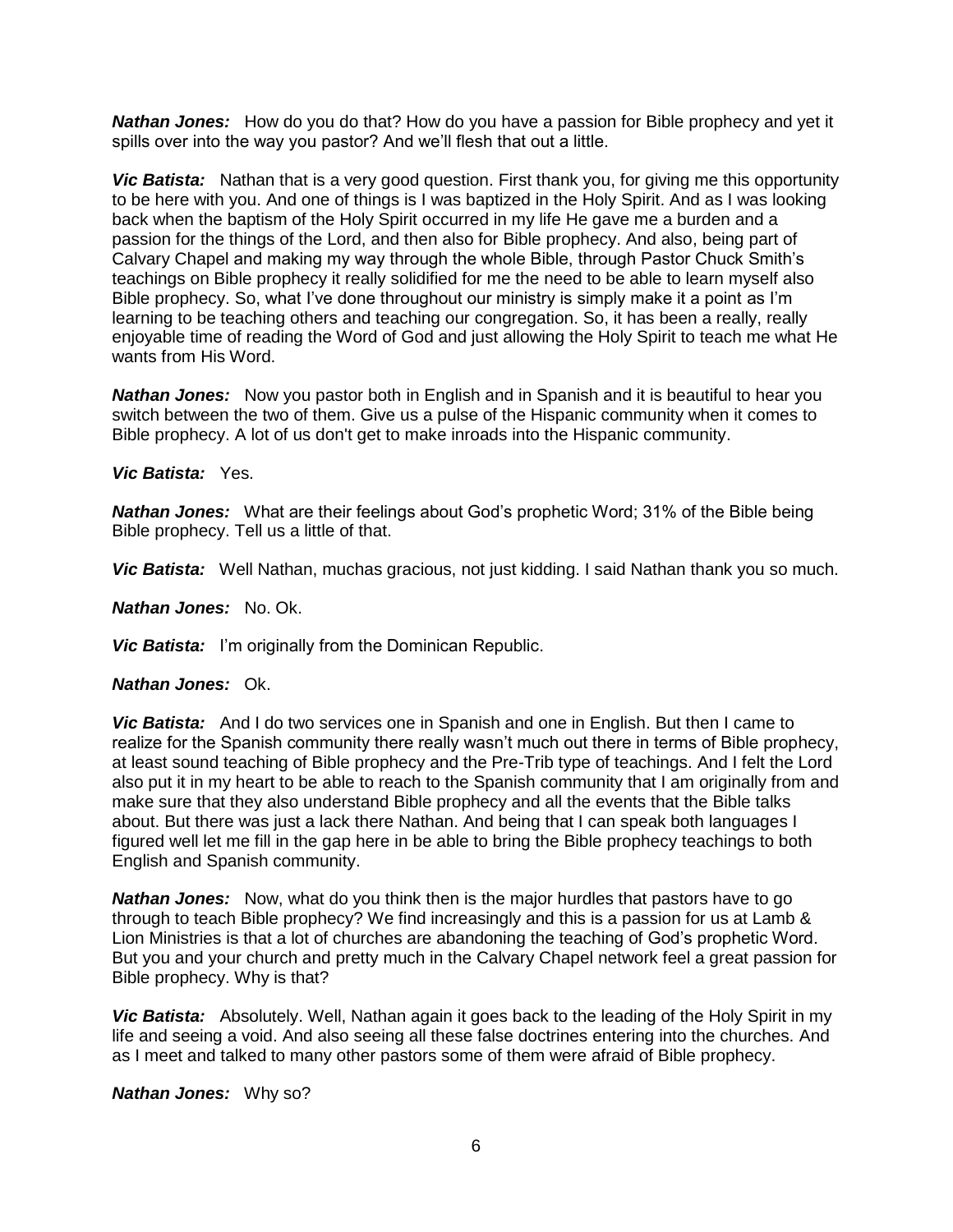*Vic Batista:* As if they couldn't understand, or it was too difficult.

## *Nathan Jones:* Ok.

*Vic Batista:* And I believe many of them are missing the blessing that we find in the Word of God. And in Revelation 1 this is one of the verses that really spoke to me and motivated me to continue to teach Bible prophecy, because it says in Revelation 1:3, "Blessed is he who reads, and those who hear the words of this prophecy and keep those things which are written in it for the time is near." There is a blessing there. And I wanted the blessing, Nathan. And I felt others need to understand that. So, those pastors that don't teach I believe they are fearful, they think that they can't understand it, they think that it is too difficult. And that is why when I teach Bible prophecy I try to bring it in an ABC type of format, very easy to understand so others can say, "If that Dominican can do it. I can do it."

*Nathan Jones:* Well you're not just trying to equip church people, you are trying to equip pastors then to be able to teach God's prophetic Word as well.

*Vic Batista:* Yes, Nathan, pastors as well. We started about six months ago a program called the Calvary Chapel Bible Prophecy School of Ministry Radio Edition, and it is primarily to reach Calvary Chapel pastors to get back into teaching Bible prophecy. And by being able to myself, be able to call them and talk to them and encourage them that's one way that I find I can reach some pastors in our movement to be able to teach Bible prophecy.

*Nathan Jones:* And when you teach them what do you teach in the way of--you know how do they best reach people to Bible prophecy? I mean did you hit them hard with the Tribulation? You start talking about Antichrist? Or is there is a specific burden on your heart when it comes to Bible prophecy that you use to reach people?

*Vic Batista:* I believe evangelism, that is why I also love your ministry Lamb & Lion, Dr. Reagan here because it is evangelistic. At the end of the day we don't want to forget that person listening or viewing on the other side. They need Jesus. And therefore in Bible prophecy we believe it is very important to include evangelism. So, that has also been the style in which I bring it forth. We touch on different topics of the Word of God. We go through different books of the Bible, sometimes I'll highlight a special book maybe within the Calvary Chapel movement, a Pastor Chuck Smith book, and we use those as resources, something familiar for other pastors to identify with. So, that is one of the ways we do it Nathan, more evangelistically.

**Nathan Jones:** I notice you go verse-by-verse right and pull the teachings out. You let the Bible teach Bible prophecy rather than going through a set plan?

*Vic Batista:* Absolutely. And I think that's fun. You and I have done a number of programs and we took Ezekiel 38 & 39 and we've just gone verse-by-verse and chapter-by-chapter and it's been really exciting to do it in that way. Also the book of Revelation in just about two weeks I am going to start doing another book of Revelation review and basically bring it chapter-by-chapter and verse-by-verse. And hopefully whoever who will part of it will be able to have an easy understanding.

*Nathan Jones:* Fantastic. Now when you talk about easy understanding I am always impressed with your methods of outreach, because not only do you have a church and you have conferences, and speakers and you minister to pastors, but you have your own radio program. Man, you use tweetcast and things I have never heard of. You are very passionate like me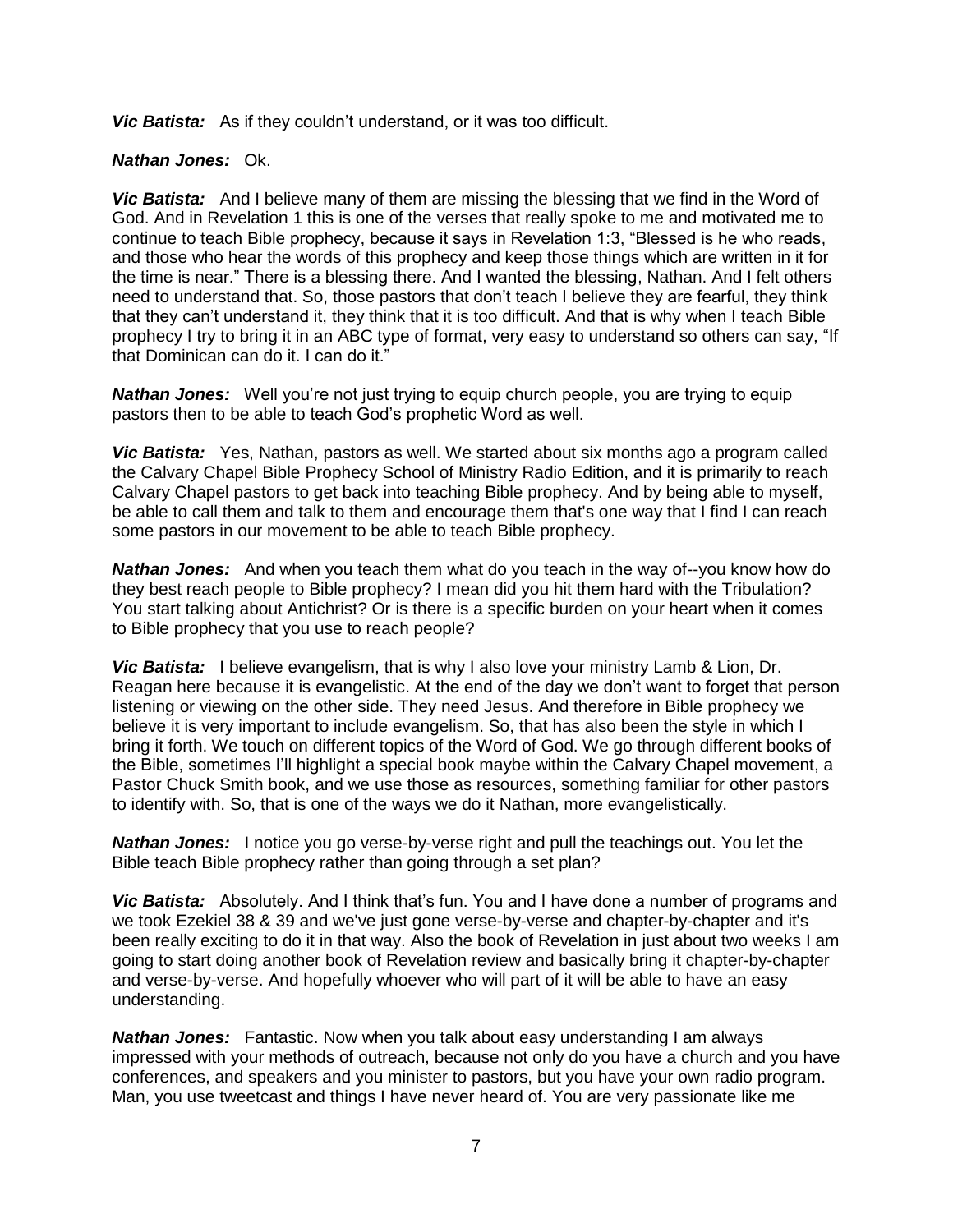about using technology to reach people for Christ. Tell me what are some of the ways that we reach people where they are at?

*Vic Batista:* Nathan, today we see there is a new culture arising, younger people, more techy individuals and I come from a background of technology. I graduating from DeVry University, worked for some of the big companies in technology. And I felt this is a great opportunity to reach different groups. And now with the technology ever changing I figured what a better way than grabbing hold of this technology and being able to reach as many people as possible. Much like you do, that you reach billions of people through your web ministry. So we believe using the latest technology for me comes very easy. So, it doesn't really distract me from my teaching of the Word of God and my study, as a matter of fact I include it there and this way it all becomes part of teaching God's Word and reaching young people, reaching older people, men, women, and children. And you and I we also have a passion for reaching the young people with Bible prophecy. So my children, my daughter one is 19, and my other daughter is 18, and my son is 15 and they already know Bible prophecy and are beginning to defend the faith.

*Nathan Jones:* My children exactly they love Bible prophecy. I remember back in Bible College and Seminary a love for Bible prophecy, and other students a love for Bible prophecy. But then somewhere after college it gets squelched. I know a lot of pastors you guys are on the front lines, you have to deal with divorces, and addictions and things like that. But you never give up the message of Bible prophecy. Why? Why is it so important that you teach it? How does that help people with addictions? And people going through problems and all?

*Vic Batista:* Sure. Well, Nathan I feel that I need to teach it because as I look in the Bible as I look at the Word of God in 1 Thessalonians chapter 5 there is a portion there of scripture in verses 4 and on and Paul writing, he says, "But you brethren are not in darkness so that this day should overtake you as a thief. You are all sons of the light, and sons of the day, we are not of the night nor of darkness. Therefore let us not sleep as others do, but let us watch and be sober for those who sleep at night and those who get drunk get drunk at night, but let us who are of the day be sober putting on the breastplate of faith and of love, and as a helmet our hope of salvation." And I believe Nathan for me I need to make sure that I'm also learning the Scriptures and growing in the things of the Lord, and especially in Bible prophecy. So, for me this Scripture speaks volumes as to why I need to be growing and also studying and teaching others Bible prophecy.

**Nathan Jones:** For those pastors out there who are like you said they are scared of teaching God's prophetic Word, 31% of the Bible we are talking about here. What advice would you have for them?

*Vic Batista:* I would say Nathan, you know don't be afraid, and I'll speak also into the cameras, I say don't be afraid but also trust the Lord. He is going to lead you. He is going to guide you. And it is a wonderful thing that you can do for your congregation when they teach Bible prophecy, Nathan. Because our congregation they become alive, and their eyes begin to open, and wow, I didn't know that. And it encourages them. Bible prophecy is one of those things that pastors and leaders when you yourself study it and when you teach your congregation they are going to be excited and it is going to be awesome, Nathan.

**Nathan Jones:** It is. It is an exciting topic. I love to see my kids light up when they learn something new and where they get hope for the future. And Brother, that is what excites me about you, is that you don't get into the mire details of how depressing the world is getting and